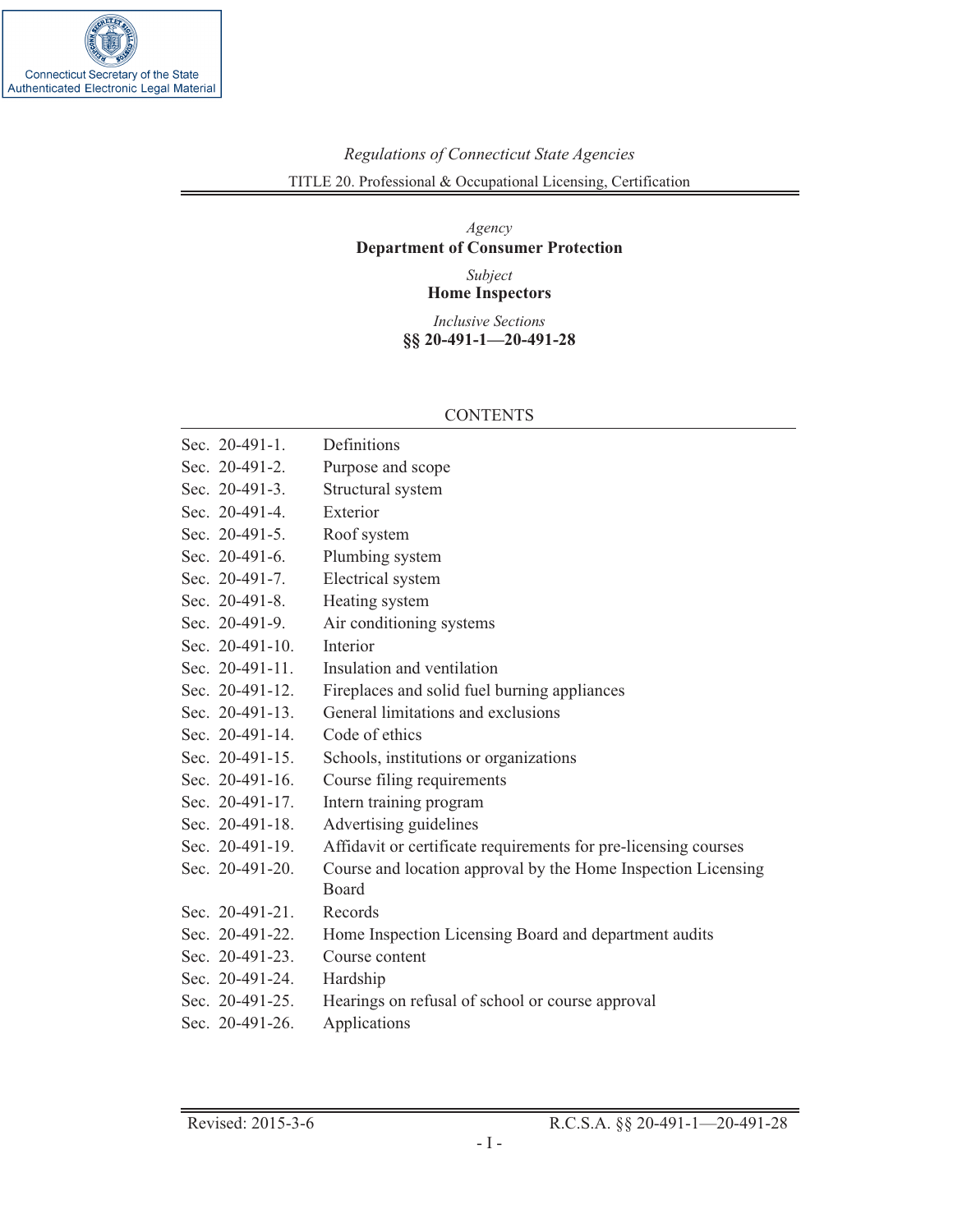## **Home [Inspector](#page-13-0) Interns**

| Sec. $20-491-27$ . | Home inspector intern requirements    |
|--------------------|---------------------------------------|
| Sec. 20-491-28.    | Supervision of home inspector interns |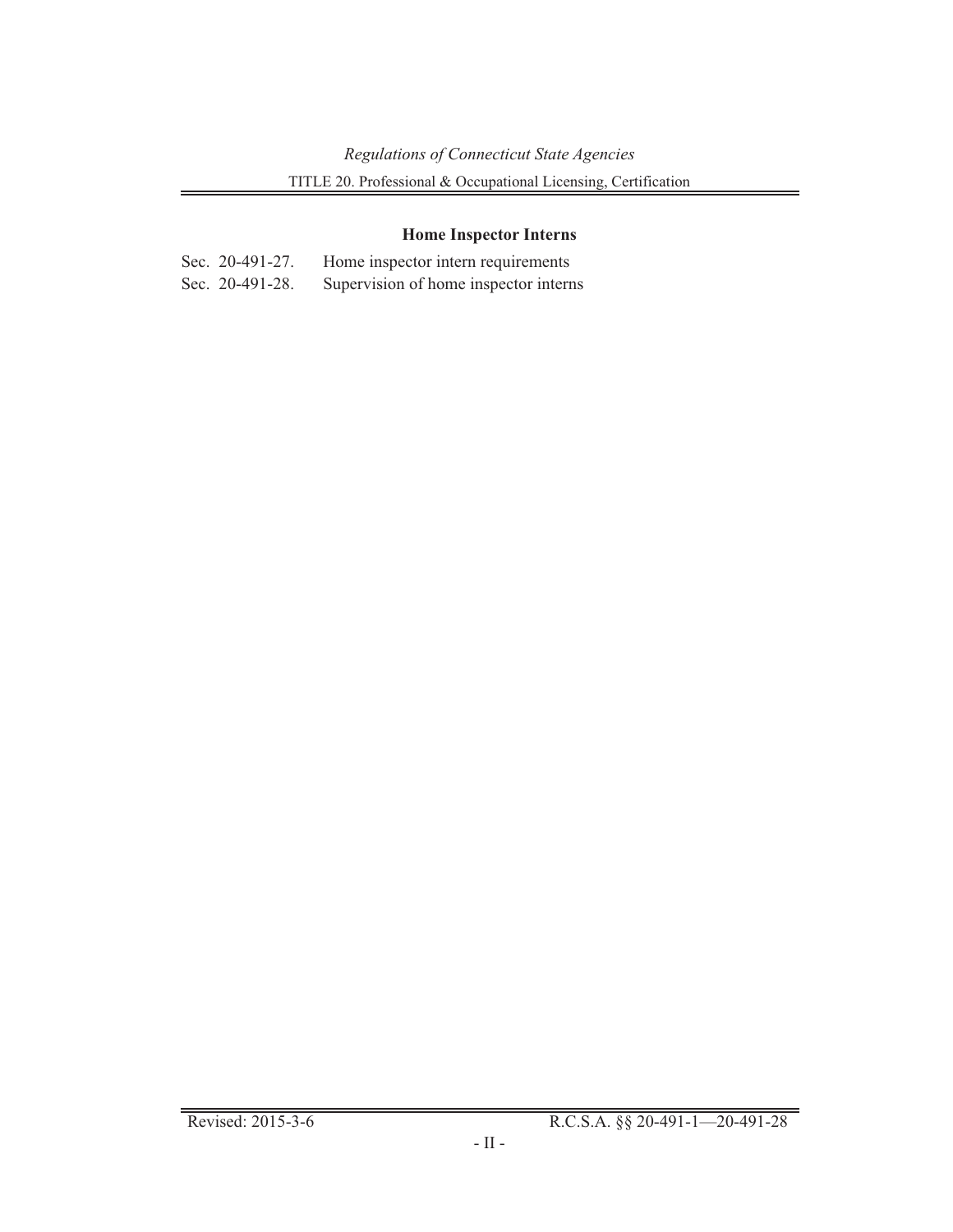<span id="page-2-0"></span>*Department of Consumer Protection*

*§20-491-1*

#### **Home Inspectors**

#### **Sec. 20-491-1. Definitions**

As used in sections 20-491-1 to 20-491-26, inclusive, of the Regulations of Connecticut State Agencies:

(1) "Alarm systems" means warning devices, installed or free-standing, including but not limited to: carbon monoxide detectors, flue gas and other spillage detectors, security equipment, ejector pumps and smoke alarms;

(2) "Architectural service" means "the practice of architecture" or "practice architecture" as defined in Section 20-288(3) of the Connecticut General Statutes;

(3) "Automatic safety controls" means devices designed and installed to protect systems and components from unsafe conditions;

(4) "Component" means a part of a system;

(5) "Decorative" means ornamental; not required for the operation of the essential systems and components of a home;

(6) "Describe" means to report a system or component by its type or other observed, significant characteristics to distinguish it from other systems or components;

(7) "Dismantle" means to take apart or remove any component, device or piece of equipment that would not be taken apart or removed by a homeowner in the course of normal and routine home owner maintenance;

(8) "Engineering service" means services offered by a "professional engineer" as defined in Section 20-299(1) of the Connecticut General Statutes;

(9) "Further evaluation" means examination and analysis by a qualified professional, tradesperson or service technician beyond that provided by the home inspection;

(10) "Household appliances" means kitchen, laundry, and similar appliances, whether installed or free-standing;

(11) "Inspect" means to examine readily accessible systems and components of a building in accordance with home inspection statutes and sections 20-491-1 to 20-491-26, inclusive, of the Regulations of Connecticut State Agencies, using normal operating controls and opening readily accessible panels;

(12) "Installed" means attached such that removal requires tools;

(13) "Normal operating controls" means devices such as thermostats, switches or valves intended to be operated by the homeowner;

(14) "Readily accessible" means available for visual inspection without requiring moving of personal property, dismantling, destructive measures, or any action which will likely involve risk to persons or property;

(15) "Readily openable access panel" means a panel provided for homeowner inspection and maintenance that is within normal reach, can be removed by one person, and is not sealed in place;

(16) "Recreational facilities" means spas, saunas, steambaths, swimming pools, exercise, entertainment, athletic, playground or other similar equipment and associated accessories;

(17) "Report" means to communicate in writing;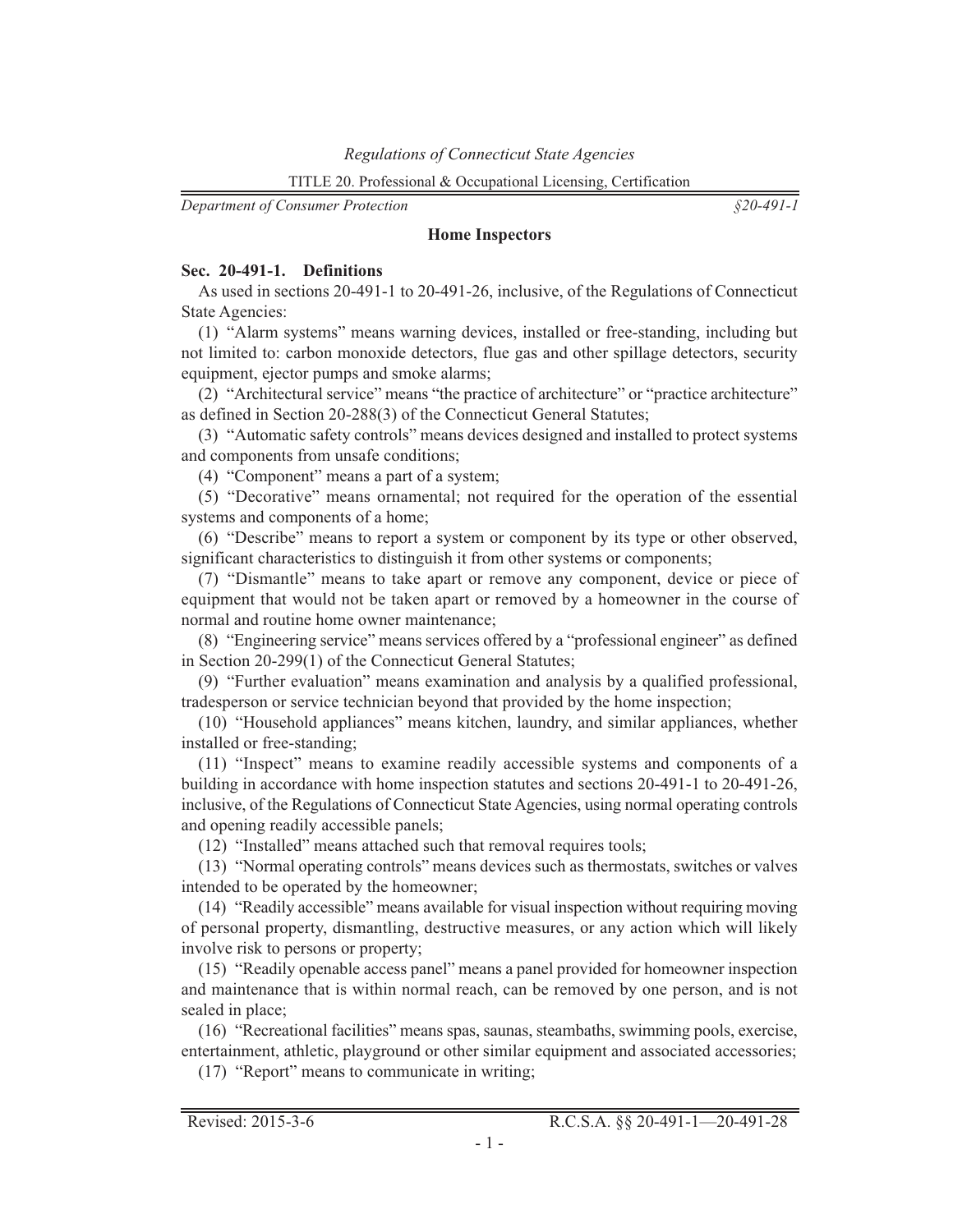<span id="page-3-0"></span>*§20-491-2*

*Department of Consumer Protection*

(18) "Representative number" means one component per room for multiple similar interior components such as windows and electric outlets; one component on each side of the building for multiple similar exterior components;

(19) "Roof drainage systems" means components used to carry water off a roof and away from a building;

(20) "Significantly deficient" means unsafe or not functioning;

(21) "Shut down" means a state in which a system or component cannot be operated by normal operating controls;

(22) "Solid fuel burning appliances" means a hearth and fire chamber or similarily prepared place in which a fire may be built and which is built in conjunction with a chimney; or a listed assembly of a fire chamber, its chimney and related factory-made parts designed for unit assembly without requiring field construction;

(23) "Structural component" means a component that supports non-variable forces or weights (dead loads) and variable forces or weights (live loads);

(24) "System" means a combination of interacting or independent components, assembled to carry out one or more functions;

(25) "Technically exhaustive" means an investigation that involves dismantling, the extensive use of advance techniques, measurements, instruments, testing, calculations or other means;

(26) "Under-floor crawl space" means the area within the confines of the foundation and between the ground and the underside of the floor;

(27) "Unsafe" means a condition in a readily accessible, installed system or component that is judged to be a significant risk of personal injury during normal, day-to-day use. The risk may be due to damage, deterioration, improper installation or a change in accepted residential construction standards; and

(28) "Wiring methods" means identification of electrical conductors or wires of the general type, such as "non-metallic sheathed cable" ("Romex"), "armored cable" ("bx") or "knob and tube."

(Adopted effective July 30, 2002)

#### **Sec. 20-491-2. Purpose and scope**

(a) The purpose of these regulations is to establish a minimum and uniform standard for the home inspector who provides or offers to provide a home inspection.

(b) The inspector shall inspect readily accessible systems and components of homes and installed systems and components of homes.

(c) The inspector shall report on those systems and components inspected which, in the professional opinion of the inspector, are significantly deficient or are near the end of their service lives.

(d) The inspector shall provide a reason why, if not self-evident, the system or component is significantly deficient or near the end of its service life and the inspector shall provide recommendations to correct or monitor the reported deficiency.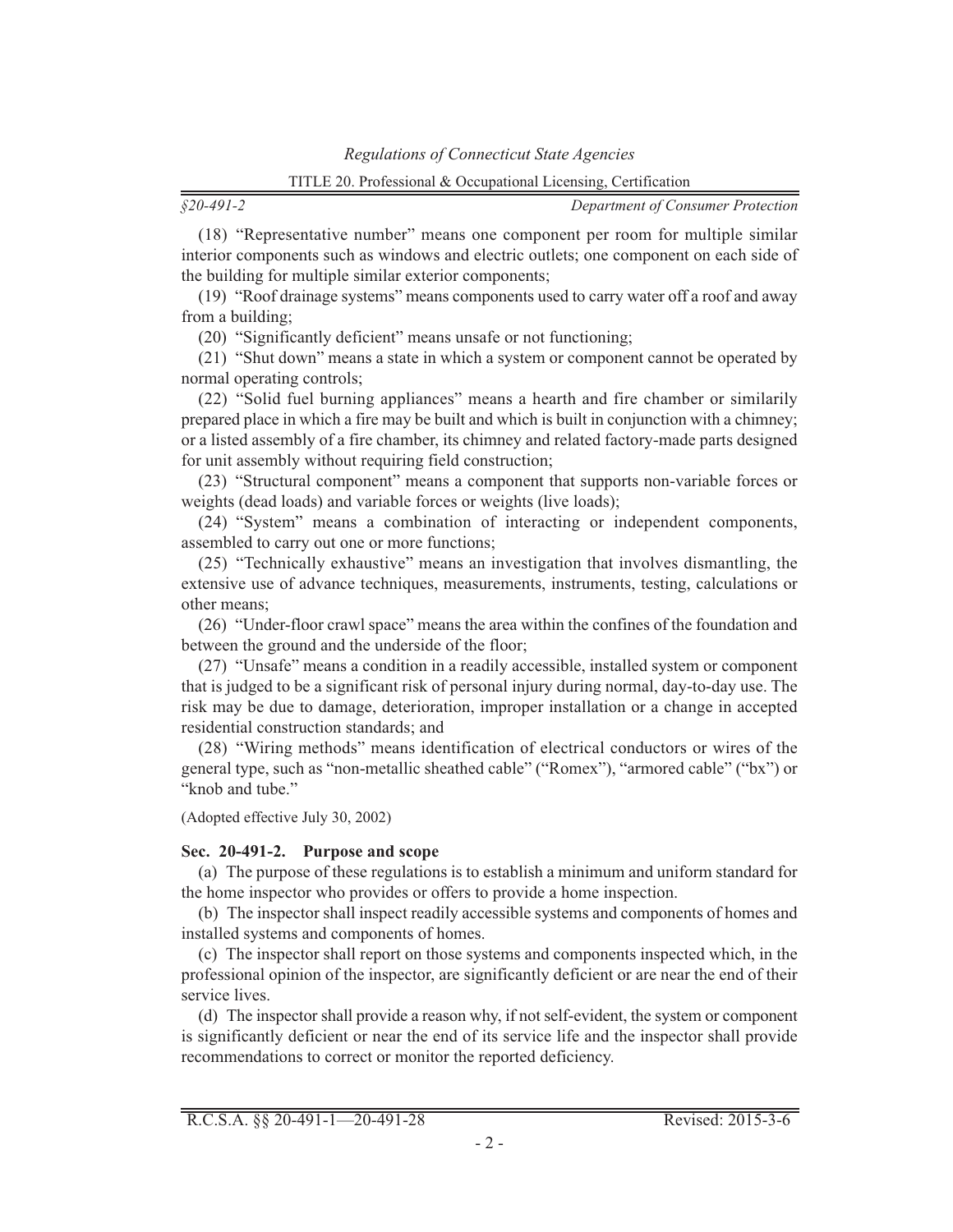<span id="page-4-0"></span>(e) The inspector shall report on any systems and components designated for inspection in these regulations which were present at the time of the home inspection, unless a written reason is provided as to why any such systems or components were not inspected.

(f) These regulations are not intended to limit the inspector from including other inspection services, systems or components in addition to those required by these regulations; from specifying repairs, provided the inspector is appropriately qualified and willing to do so; and from excluding systems and components from the inspection if requested by the client.

(Adopted effective July 30, 2002)

## **Sec. 20-491-3. Structural system**

(a) The inspector shall inspect the structural components including foundations and framing.

(b) The inspector shall probe a representative number of structural components where deterioration is suspected or where clear indications of possible deterioration exist. Probing is not required when probing would damage any finished surface or where no deterioration is visible.

(c) The inspector shall describe the foundation and report the methods used to inspect the under-floor crawl space or basement area; the floor structure; the wall structure; the ceiling structure; and the roof structure and report the methods used to inspect the attic.

(d) The inspector is not required to provide any engineering service or provide architectural service.

#### (Adopted effective July 30, 2002)

## **Sec. 20-491-4. Exterior**

(a) The inspector shall inspect the exterior wall covering, flashing and trim; all exterior doors; attached decks, balconies, stoops, steps, porches, and their associated railings; the eaves, soffits, and fascias where accessible from the ground level; the vegetation, grading, surface drainage, and retaining walls on the property when any of these are likely to adversely affect the building; and walkways, patios, and driveways leading to dwelling entrances.

(b) The inspector shall describe exterior wall covering, finishing and trim.

(c) The inspector is not required to inspect screening, shutters, awnings, and similar seasonal accessories; fences; geological, geotechnical or hydrological conditions; recreational facilities; outbuildings; seawalls, break-walls, and docks; or erosion control and earth stabilization measures.

(Adopted effective July 30, 2002)

## **Sec. 20-491-5. Roof system**

(a) The inspector shall inspect the roof covering; the roof drainage systems; the flashings; the skylights, chimneys, and roof penetrations.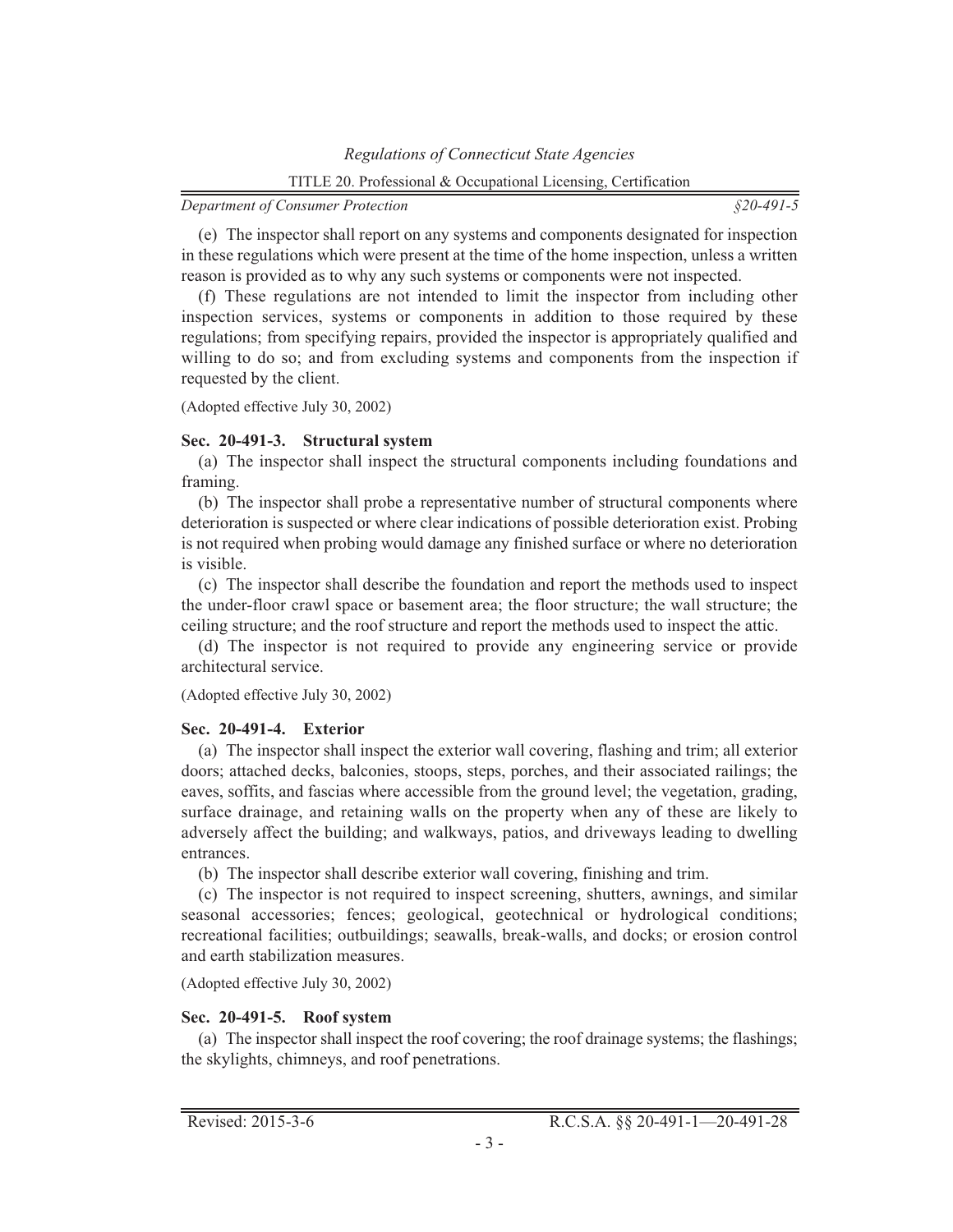<span id="page-5-0"></span>*§20-491-6*

*Department of Consumer Protection*

(b) The inspector shall describe the roof covering and report the methods used to inspect the roof.

(c) The inspector is not required to inspect antennae, interiors of flues or chimneys which are not readily accessible or other installed accessories.

(Adopted effective July 30, 2002)

#### **Sec. 20-491-6. Plumbing system**

(a) The inspector shall inspect the interior water supply and distribution systems, including all fixtures and faucets; the drain, waste and vent systems, including all fixtures; the water heating equipment; the fuel storage and fuel distribution systems; and the drainage sumps, sump pumps, and related piping.

(b) The inspector shall describe the water supply, drain, waste, and vent piping materials; if the water supply to the building is from an on-site well pump system, then the inspector shall describe the visible components of that system, the water heating equipment including the energy source; and the location of main water and main fuel shut-off valves.

(c) The inspector is not required to inspect the clothes washing machine connections; wells, well pumps, or water storage related equipment; water conditioning systems; solar water heating systems; fire and lawn sprinkler systems; or private waste disposal systems.

(d) The inspector is not required to determine whether water supply and waste disposal systems are public or private or the quantity or quality of the water supply, well yields, well pump longevity, or the internal condition of water storage equipment.

(e) The inspector is not required to operate safety valves or shut-off valves.

(Adopted effective July 30, 2002; Amended March 7, 2008)

#### **Sec. 20-491-7. Electrical system**

(a) The inspector shall inspect the service drop; the service entrance conductors, cables, and raceways; the service equipment and main disconnects; the service grounding; the interior components of service panels and sub panels; the conductors; the overcurrent protection devices; a representative number of installed lighting fixtures, switches, and receptacles; and the ground fault circuit interrupters.

(b) The inspector shall describe the amperage and voltage rating of the service; the location of main disconnect or disconnects and sub panels; and the wiring methods.

(c) The inspector shall report on the presence of solid aluminum branch circuit wiring.

(d) The inspector shall report on the absence of smoke detectors.

(e) The inspector is not required to inspect the remote control devices unless the device is the only control device, the alarm systems and components, the low voltage wiring systems and components, or the ancillary wiring systems and components not a part of the primary electrical power distribution system.

(f) The inspector is not required to measure amperage, voltage, or impedance.

(Adopted effective July 30, 2002)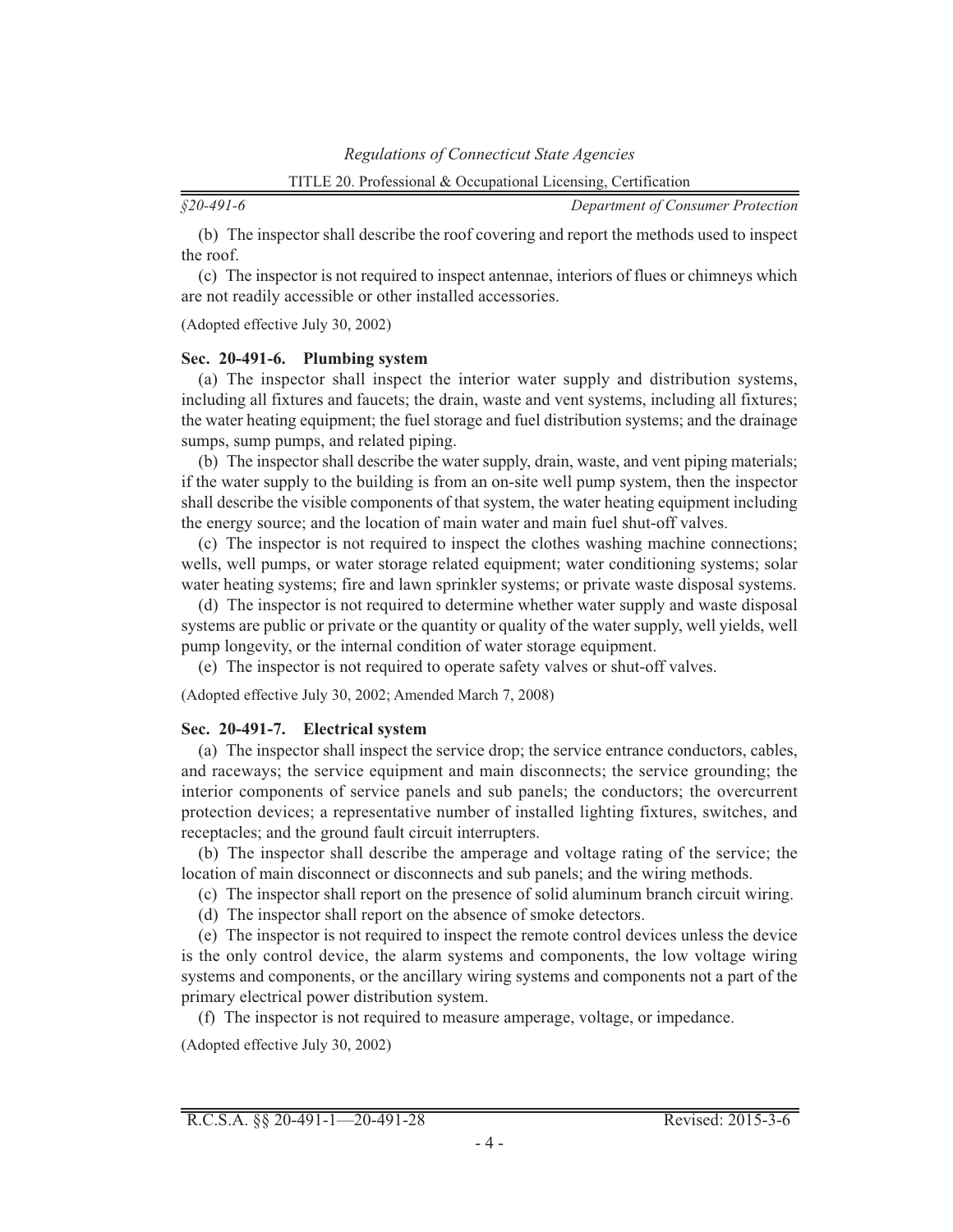*§20-491-12*

#### <span id="page-6-0"></span>**Sec. 20-491-8. Heating system**

(a) The inspector shall inspect the installed heating equipment and the vent systems, flues and chimneys.

(b) The inspector shall describe the energy source and the heating method by its distinguishing characteristics.

(c) The inspector is not required to inspect the interiors of flues or chimneys which are not readily accessible, the heat exchanger, the humidifier, dehumidifier, the electronic air filter, or the solar space heating system.

(d) The inspector is not required to determine heat supply adequacy or distribution balance.

(Adopted effective July 30, 2002)

#### **Sec. 20-491-9. Air conditioning systems**

(a) The inspector shall inspect the installed central and through-wall cooling equipment.

(b) The inspector shall describe the energy source and the cooling method by its distinguishing characteristics.

(c) The inspector is not required to inspect electronic air filters or determine cooling supply adequacy or distribution balance.

(Adopted effective July 30, 2002)

#### **Sec. 20-491-10. Interior**

(a) The inspector shall inspect the walls, ceilings, and floors; the steps, stairways, and railings; the countertops and a representative number of installed cabinets; a representative number of doors and windows; and garage doors and garage door operators.

(b) The inspector is not required to inspect the paint, wallpaper, and other finish treatments; the carpeting; the window treatments; the central vacuum systems; the household appliances; or recreational facilities.

(Adopted effective July 30, 2002)

#### **Sec. 20-491-11. Insulation and ventilation**

(a) The inspector shall inspect the insulation and vapor retarders in unfinished spaces; the ventilation of attics and foundation areas; and the mechanical ventilation systems.

(b) The inspector shall describe the insulation and vapor retarders in unfinished spaces and the absence of insulation in unfinished spaces at conditioned surfaces.

(c) The inspector is not required to disturb insulation or vapor retarders or determine indoor air quality.

(Adopted effective July 30, 2002)

#### **Sec. 20-491-12. Fireplaces and solid fuel burning appliances**

(a) The inspector shall inspect the system components and the vent systems, flues, and chimneys.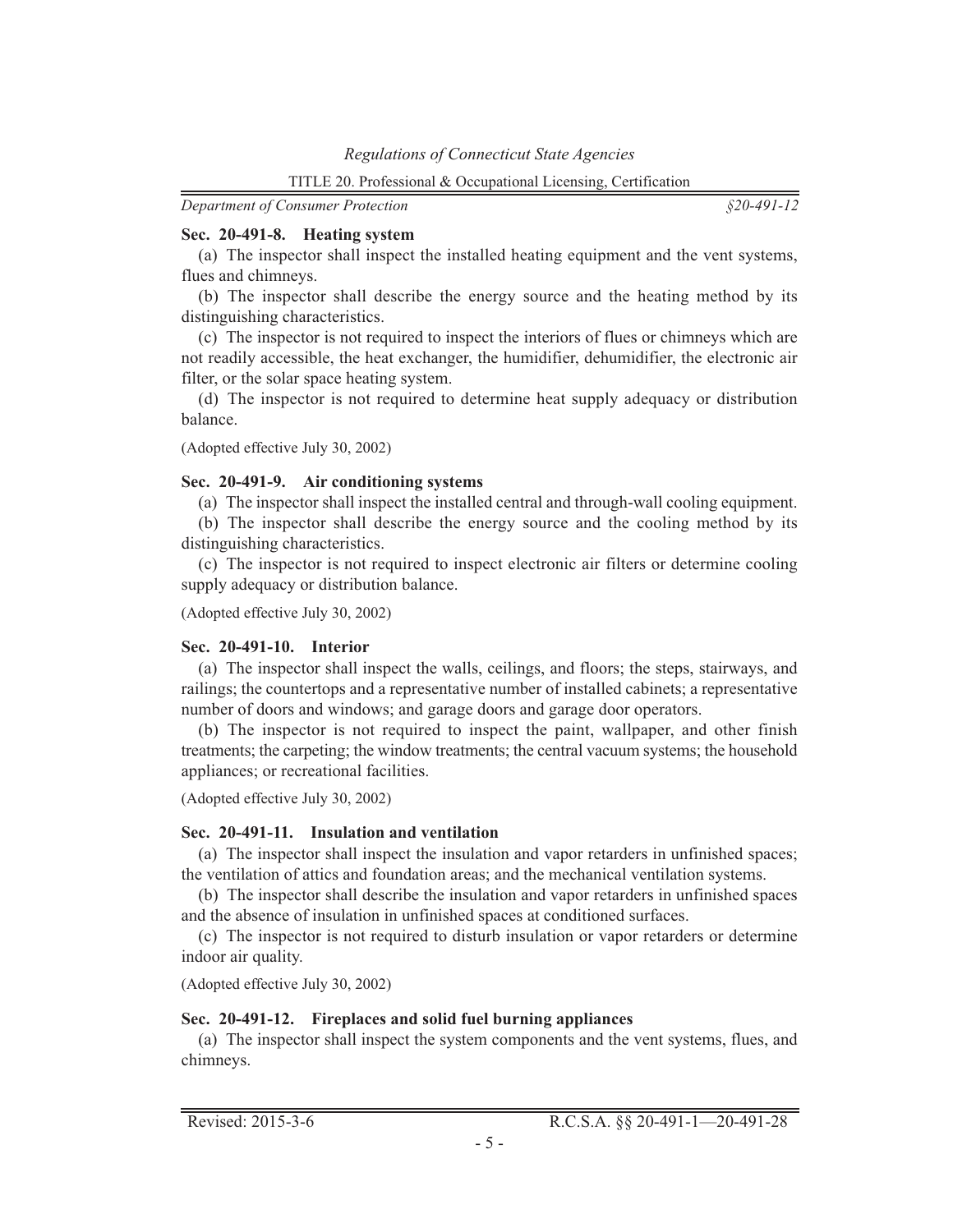<span id="page-7-0"></span>*§20-491-13*

*Department of Consumer Protection*

(b) The inspector shall describe the fireplaces, solid fuel burning appliances and the chimneys.

(c) The inspector is not required to inspect the interiors of flues or chimneys, the firescreens and doors, the seals and gaskets, the automatic fuel feed devices, the mantles and fireplace surrounds, the combustion make-up air devices, or the heat distribution assists, whether gravity controlled or fan assisted.

(d) The inspector is not required to ignite or extinguish fires, determine draft characteristics, or move fireplace inserts or stoves or firebox contents.

(Adopted effective July 30, 2002)

#### **Sec. 20-491-13. General limitations and exclusions**

(a) Inspections performed in accordance with these regulations are not technically exhaustive. The inspector is not required to identify concealed conditions or latent defects.

(b) These regulations shall be applicable to buildings with four or fewer dwelling units and their attached garages or carports.

(c) The inspector is not required to perform any action or make any determination unless specifically stated in these regulations, except as may be required by lawful authority.

- (d) The inspector is not required to determine the following:
- (1) the condition of systems or components which are not readily accessible;
- (2) the remaining life of any system or component;
- (3) the strength, adequacy, effectiveness, or efficiency of any system or component;
- (4) the causes of any condition or deficiency;
- (5) the methods, materials, or costs of corrections;
- (6) future conditions, including, but not limited to, failure of systems or components;
- (7) the suitability of the property for any specialized use;
- (8) compliance with regulatory requirements (codes, regulations, laws or ordinances);
- (9) the market value of the property or its marketability;
- (10) the advisability of the purchase of the property;

(11) the presence of potentially hazardous plants or animals, including, but not limited to, wood destroying organisms or diseases harmful to humans;

(12) the presence of any environmental hazards, including, but not limited to, toxins, carcinogens, noise, and contaminants in soil, water, and air, with the exception of radon, asbestos, lead paint, or lead solder;

(13) the effectiveness of any system installed or methods utilized to control or remove suspected hazardous substances;

(14) the operating costs of systems or components; or

(15) the acoustical properties of any system or component.

(e) Any services not required under Sections 20-491-1 to 20-491-14 of the Regulations of Connecticut State Agencies may be offered by the home inspector as an optional service or provided at the request of the client.

(f) The inspector is not required to offer or perform any act or service contrary to law,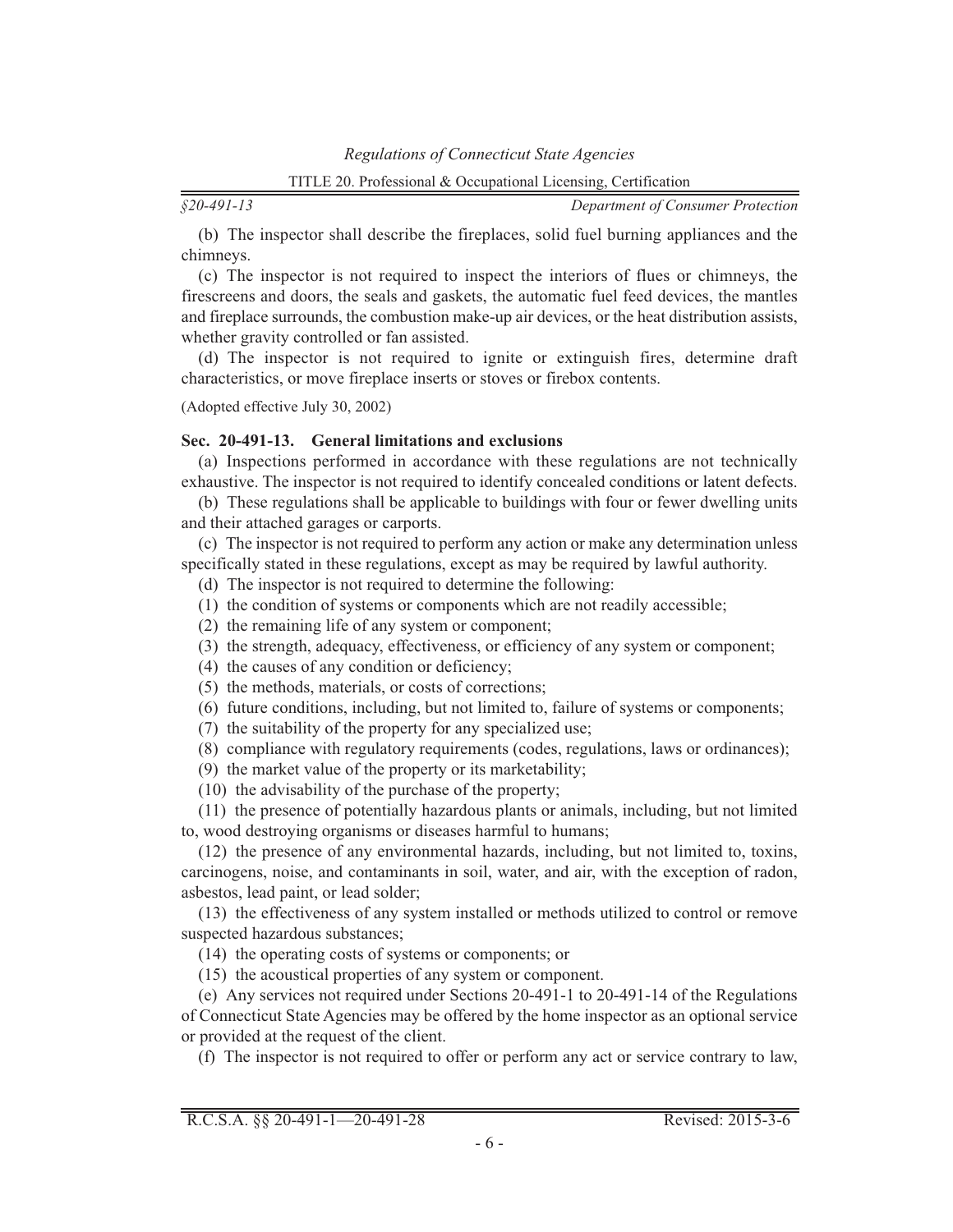<span id="page-8-0"></span>or perform engineering services, or perform work in any other trade or any professional service other than home inspection, or offer any warranties or guarantees of any kind.

(g) The inspector is not required to operate any system or component which is shut down or otherwise inoperable, any system or component which does not respond to normal operating controls, or shut-off valves.

(h) The inspector is not required to enter any area which will, in the opinion of the inspector, likely be dangerous to the inspector or other persons or damage the property or its systems or components; or the under-floor crawl spaces or attics which are not readily accessible.

(i) The inspector is not required to inspect underground items including, but not limited to, underground storage tanks or other underground indications of their presence, whether abandoned or active; systems or components which are not installed; decorative items; systems or components located in areas that are not entered in accordance with these regulations; detached structures other than garages and carports; or common elements or common areas in multi-unit housing, such as condominium properties or cooperative housing.

(j) The inspector is not required to perform any procedure or operation which will, in the opinion of the inspector, likely be dangerous to the inspector or other persons or damage the property or its systems or components; move suspended ceiling tiles, personal property, furniture, equipment, plants, soil, snow, ice, or debris; or dismantle any system or component, except as explicitly required by these regulations.

(Adopted effective July 30, 2002)

#### **Sec. 20-491-14. Code of ethics**

(a) Opinions expressed by the inspector shall only be based on the inspector's education, experience and honest convictions.

(b) The inspector shall always act in good faith toward each client.

(c) The inspector shall not disclose any information concerning the results of the inspection without the approval of the client or such client's representative unless the inspector finds that public health, safety or welfare imperatively requires emergency action.

(d) The inspector shall not accept compensation, financial or otherwise, from more than one interested party for the same service without the consent of all interested parties.

(e) The inspector shall not accept or offer commissions or allowances, directly or indirectly, from other parties dealing with such inspector's client in connection with work for which the inspector is responsible.

(f) Prior to being retained, the inspector shall promptly disclose to his or her client any interest or conflict of interest which may affect the client.

(g) The inspector shall not allow an interest in any business to affect the quality or the results of the work which the inspector may be called upon to perform.

(h) The inspection work shall not be used as a vehicle for the inspector to deliberately obtain work in another field.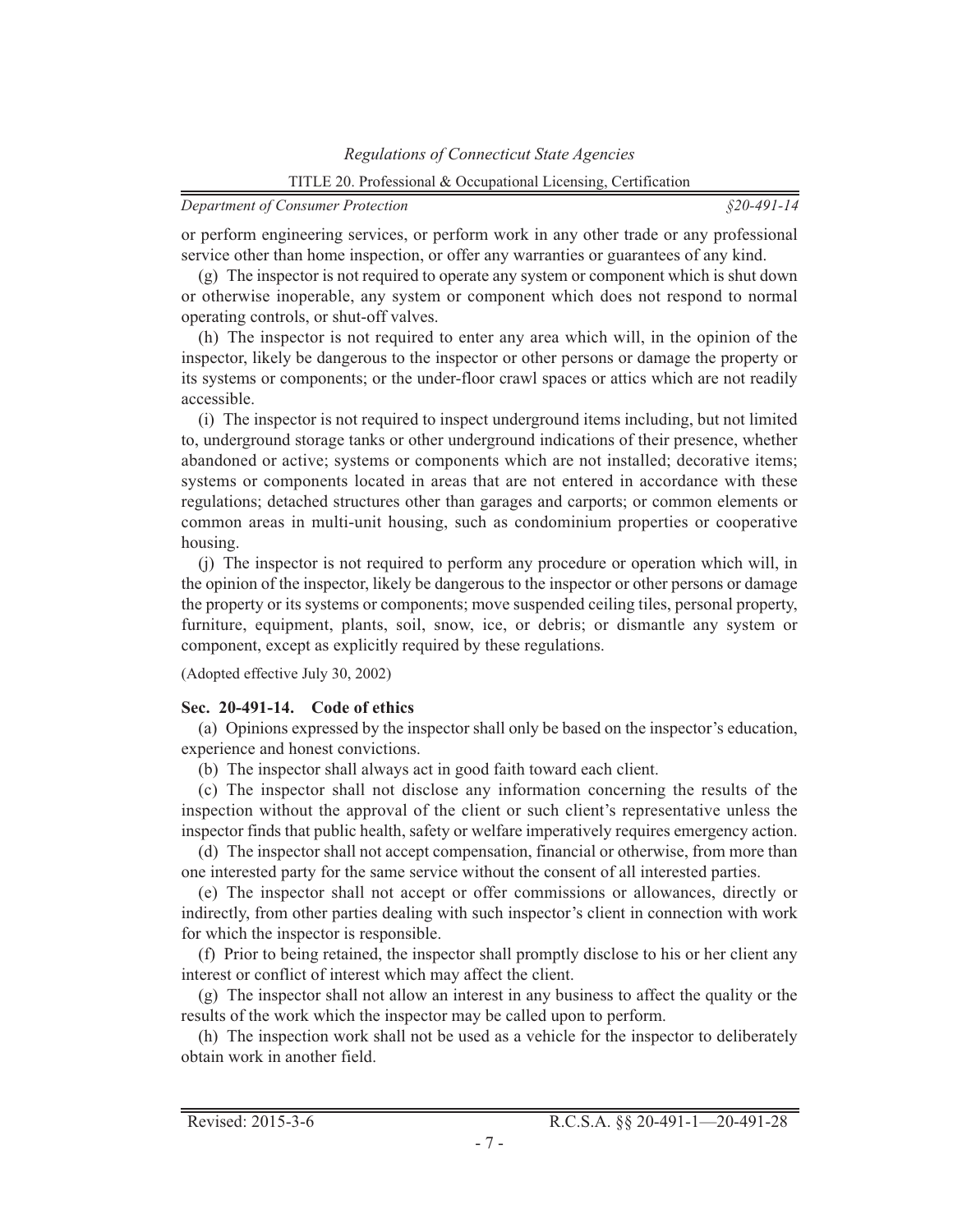<span id="page-9-0"></span>

|              | TITLE 20. Professional & Occupational Licensing, Certification |
|--------------|----------------------------------------------------------------|
| $$20-491-15$ | Department of Consume                                          |

(i) The inspector shall make every effort to uphold, maintain, and improve the professional integrity, reputation, and practice of the home inspection profession.

(j) The inspector shall not engage in false or misleading advertising or otherwise misrepresent any matters to the public.

(k) No inspector shall express, within the context of an inspection, an appraisal or opinion of the market value of the inspected property.

(*l*) The inspector shall not discriminate against anyone on the basis of age, creed, color, sex, sexual orientation, physical or mental handicap, or national origin.

(Adopted effective July 30, 2002)

### **Sec. 20-491-15. Schools, institutions or organizations**

(a) Each school, institution or organization, desirous of offering approved home inspection courses shall submit a formal filing for each course seeking approval with the Home Inspection Licensing Board.

(b) Each school, institution or organization seeking approval of its home inspection courses shall offer to the general public at least one course required to meet the minimum qualifications. These shall include, but not be limited to, the following: A home inspection principles and practices course consisting of not less than forty classroom hours of study.

(Adopted effective July 30, 2002)

## **Sec. 20-491-16. Course filing requirements**

(a) The filing for each course shall include, but not be limited to, the following: (1) A copy of the detailed course outline; (2) a copy of the instructor lecture guidelines; (3) copy of the text and related teaching materials; (4) copy of the final examination; (5) copy of any quizzes; (6) grading system; (7) a copy of affidavits and certificates to be issued by the school, institution or organization upon completion of the course other than that prescribed by the Home Inspection Licensing Board; (8) copy of all proposed advertising and publicity; (9) seminars and indoctrination attended by instructors; (10) locations of all classrooms; and (11) names and addresses of all instructors to be used; and (12) the dollar amount of tuition and other related costs.

(b) No course of less than one (1) hour will be approved.

(c) Correspondence courses may be permitted for continuing education credit.

(d) Each school, institution or organization shall submit an updated course filing containing any changes from the previous offering within each two year period from original approval date.

(Adopted effective July 30, 2002)

## **Sec. 20-491-17. Intern training program**

The board-approved training program, known as the Home Inspection Intern Training Program, shall consist of a minimum of forty hours of instruction and shall include, but not be limited to, the following subject matter: (1) General home inspection; (2) Connecticut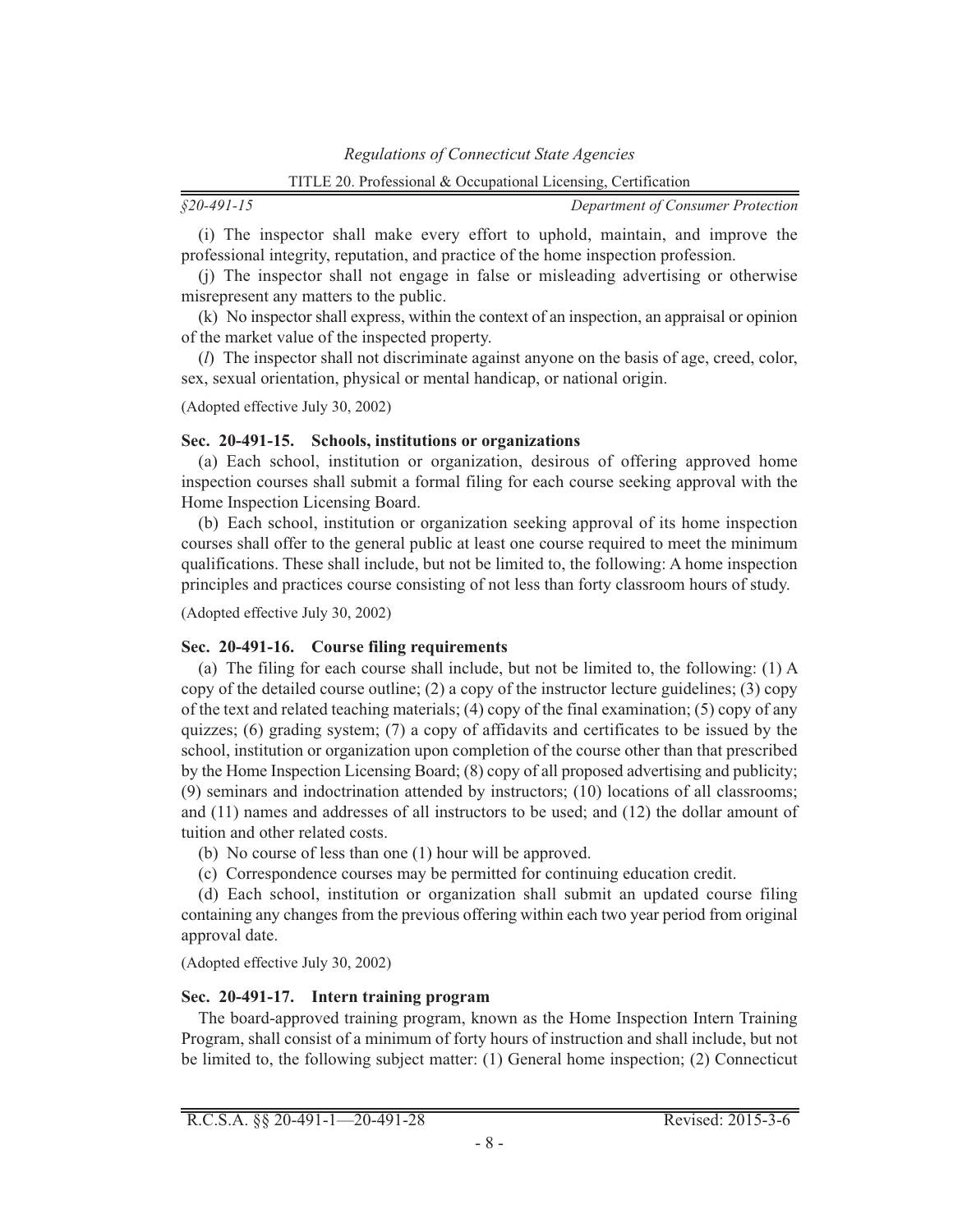*§20-491-20*

<span id="page-10-0"></span>home inspection license law and regulations; (3) specialized areas of home inspection practice; and (4) business law.

(Adopted effective July 30, 2002)

## **Sec. 20-491-18. Advertising guidelines**

(1) All advertising and written or oral statements shall avoid the use of exaggerated or unprovable claims and misrepresentations. In discussing the student's possible or potential economic future in the field of home inspection, no misleading or deceptive claims shall be made.

(2) In any advertising, no school, institution or organization shall use the wording "Approved by the Home Inspection Licensing Board," or other like wording. The following wording may be used: "This course meets the minimum requirements as set forth by the Home Inspection Licensing Board."

(Adopted effective July 30, 2002)

## **Sec. 20-491-19. Affidavit or certificate requirements for pre-licensing courses**

No affidavit or certificate of successful completion of an approved pre-licensing course of study in home inspection shall be issued to any student unless said student shall have first attended a minimum of forty hours of instruction and shall have achieved a passing numerical grade of at least seventy per cent on a final examination. Each school, institution or organization shall issue an affidavit to the student in such form as may be adopted by the school, institution or organization attesting to the required minimum attendance, dates of attendance and final numerical grade for the course. Said affidavit shall be signed by an authorized official of the school, institution or organization.

(Adopted effective July 30, 2002)

## **Sec. 20-491-20. Course and location approval by the Home Inspection Licensing Board**

(a) Each school, institution or organization conducting an approved course shall, at least ten days prior to the first scheduled session of each course, submit to the Home Inspection Licensing Board a schedule of the dates, hours, locations, tuition fees, advertising and instructors for each course to be offered. No courses shall commence, or be advertised as approved, nor shall an instructor be used in the classroom, without prior written approval of the Home Inspection Licensing Board. There shall be no change or alteration in any approved course or instructional staff without prior written notice and approval of the Home Inspection Licensing Board. Course approval may be withdrawn for failure to comply with the provisions of sections 20-491-15 through 20-491-26 of the Regulations of Connecticut State Agencies.

(b) Each school, institution or organization shall submit to the Home Inspection Licensing Board for prior approval a listing identifying all locations where courses are offered. Each course of study shall be conducted in a classroom or other facility which is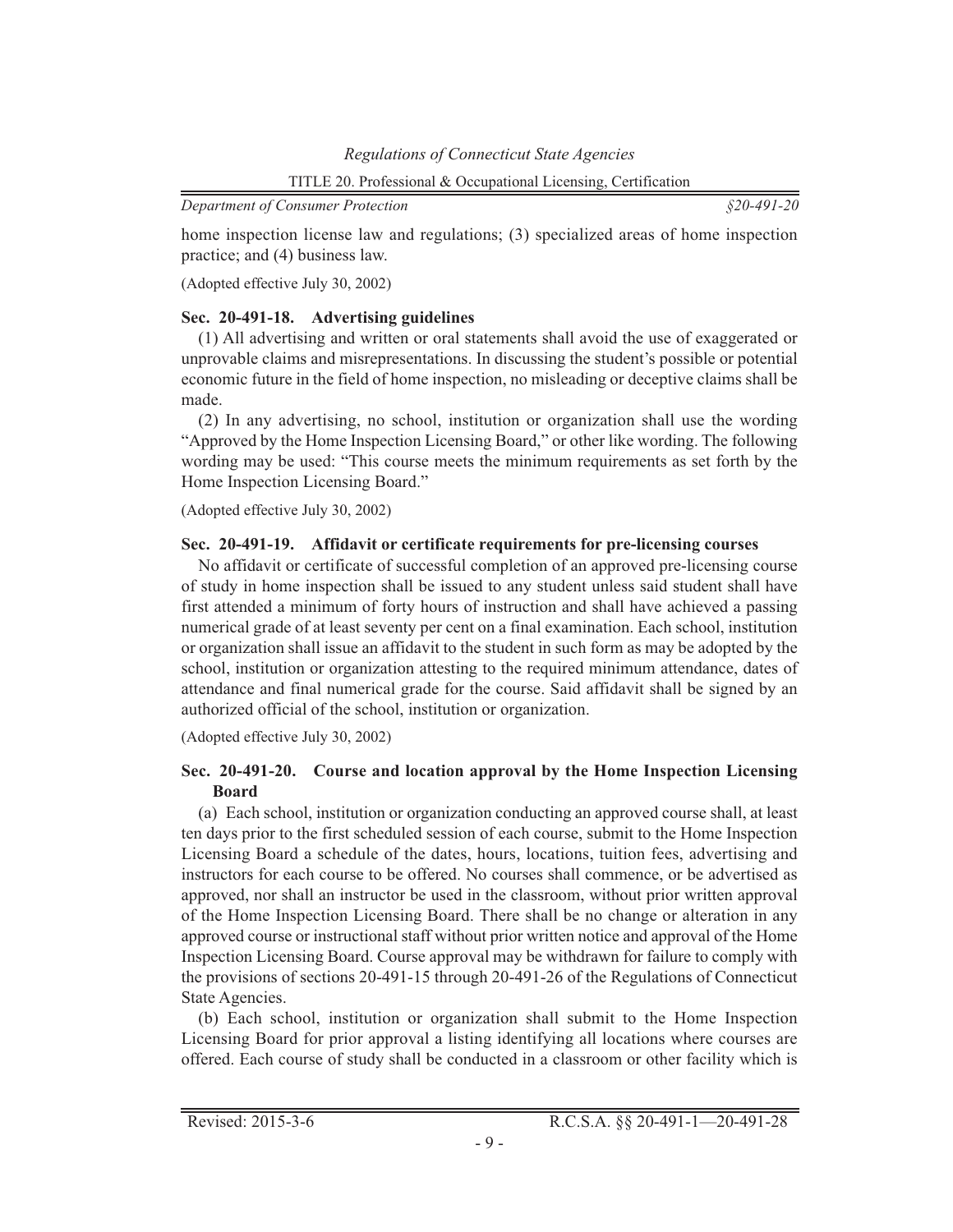<span id="page-11-0"></span>*§20-491-21*

*Department of Consumer Protection*

adequate to implement the offering. Approved courses shall not be held on the premises of a home inspection office or home inspection franchise. No classroom location shall be approved by the Home Inspection Licensing Board until it has been approved by the local fire marshal for such use.

(Adopted effective July 30, 2002)

## **Sec. 20-491-21. Records**

(a) Each school, institution or organization conducting approved courses shall keep and retain complete records of student attendance, grades or evidence of completion for a period of at least three years after the completion of each course. Such records shall be available for inspection or audit by representatives of the Home Inspection Licensing Board or the department. Upon satisfactory completion of any approved course, the school, institution or organization shall furnish a certificate or affidavit, as applicable, to the student, as prescribed by the Home Inspection Licensing Board.

(b) The burden of proof of completion of each course shall be upon the licensee. Documentation of such courses shall be submitted in such manner and at such times as prescribed by the Home Inspection Licensing Board.

(Adopted effective July 30, 2002)

## **Sec. 20-491-22. Home Inspection Licensing Board and department audits**

The Home Inspection Licensing Board or the department may, without prior notice, visit the school and observe the instruction given to insure proper standards as to method of delivery and instruction and to confirm content of any approved courses.

(Adopted effective July 30, 2002)

## **Sec. 20-491-23. Course content**

(a) The contents of pre-licensing courses or continuing education programs shall consist of current home inspection licensing laws and practices that are broad-based and essential to the role of a home inspection general practitioner as he or she acts in the best interests of the consumer. The contents shall directly relate to home inspection principles and practices as described in sections 20-491-1 to 20-491-14, inclusive, of the Regulations of Connecticut State Agencies and to any overview text on home inspection principles and practices or to new developments in the fields for which licensees have a demonstrated need.

(b) The home inspector shall take courses consisting of at least twenty continuing education hours in each two year continuing education period. For each two year continuing education period, the following course shall be mandated: One course consisting of at least three classroom hours in current home inspection legislation, licensing laws and regulations.

(c) The Home Inspection Licensing Board shall not approve offerings in mechanical office and business skills such as typing, speed-reading, memory development, personal motivation, salesmanship, sales psychology, sales promotions or other meetings held in conjunction with the general business of a home inspector. Generally acceptable courses

R.C.S.A. §§ 20-491-1—20-491-28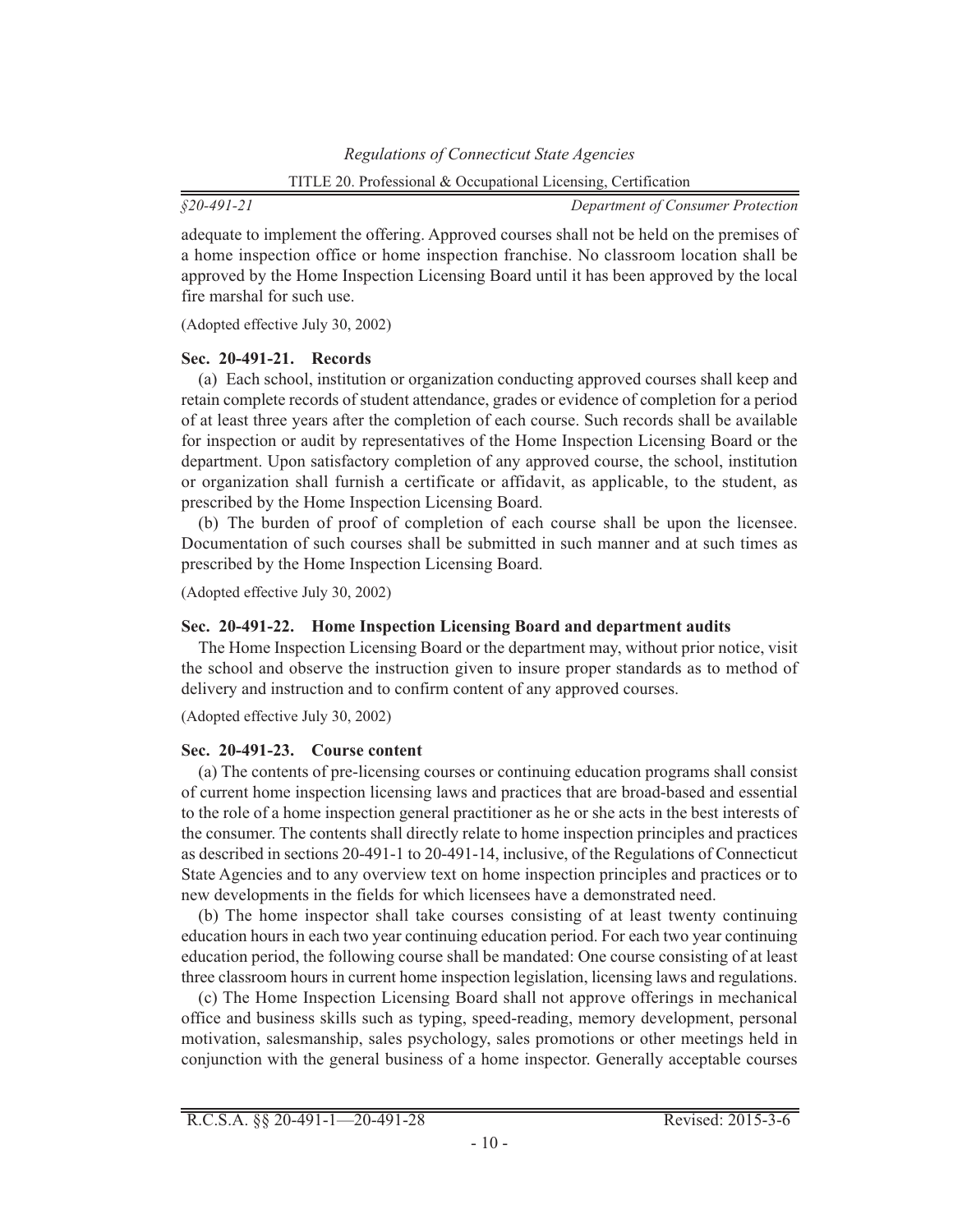*§20-491-24*

<span id="page-12-0"></span>*Department of Consumer Protection*

may include, but shall not be limited to:

1) Laws and regulations pertaining to the home inspection licensing profession;

2) structural systems;

3) foundations;

4) interior walls, doors, ceilings and floors;

5) exterior walls and doors, windows and door glazing;

6) fireplace and chimney;

7) roof, roof structure and attic;

8) porches and decks;

9) mechanical systems (heating, cooling and solar work);

10) inspection guidelines for appliances;

11) inspection guidelines for cooling systems other than evaporative coolers;

12) inspection guidelines for evaporative coolers;

13) inspection guidelines for heating systems;

14) inspection guidelines for ducts, vents (including dryer vents) and flues;

15) plumbing systems (drain, waste, vent, water and gas);

16) inspection guidelines for plumbing systems;

17) electrical systems (for heat, light, power and other purposes);

18) telecommunications, data, low voltage systems;

19) service entrance and panels;

20) branch circuits, connected devices and fixtures;

21) home inspection documents, forms, contracts and warrantees;

22) water supply (drilled wells/community water supplies);

23) fire protection sprinkler systems;

24) rodents, pests and insects; and

25) environmental contaminants, such as radon, asbestos, lead paint, or lead solder, and other related courses which may be acceptable to the Home Inspection Licensing Board.

(d) Courses completed prior to certification by the Home Inspection Licensing Board may not qualify for continuing education hours.

(e) Continuing education hour credits shall not be approved more than once for completing the same course within each two year continuing education period.

(Adopted effective July 30, 2002)

## **Sec. 20-491-24. Hardship**

(a) Upon appropriate showing of a bona fide health or other individual hardship, the Home Inspection Licensing Board may grant an exception to the continuing education requirements.

(b) Loss of income resulting from cancellation of a license is not a bona fide hardship.

(c) Requests for exceptions shall be submitted in writing not less than sixty days prior to the date of license renewal and shall include an explanation and verification of the hardship.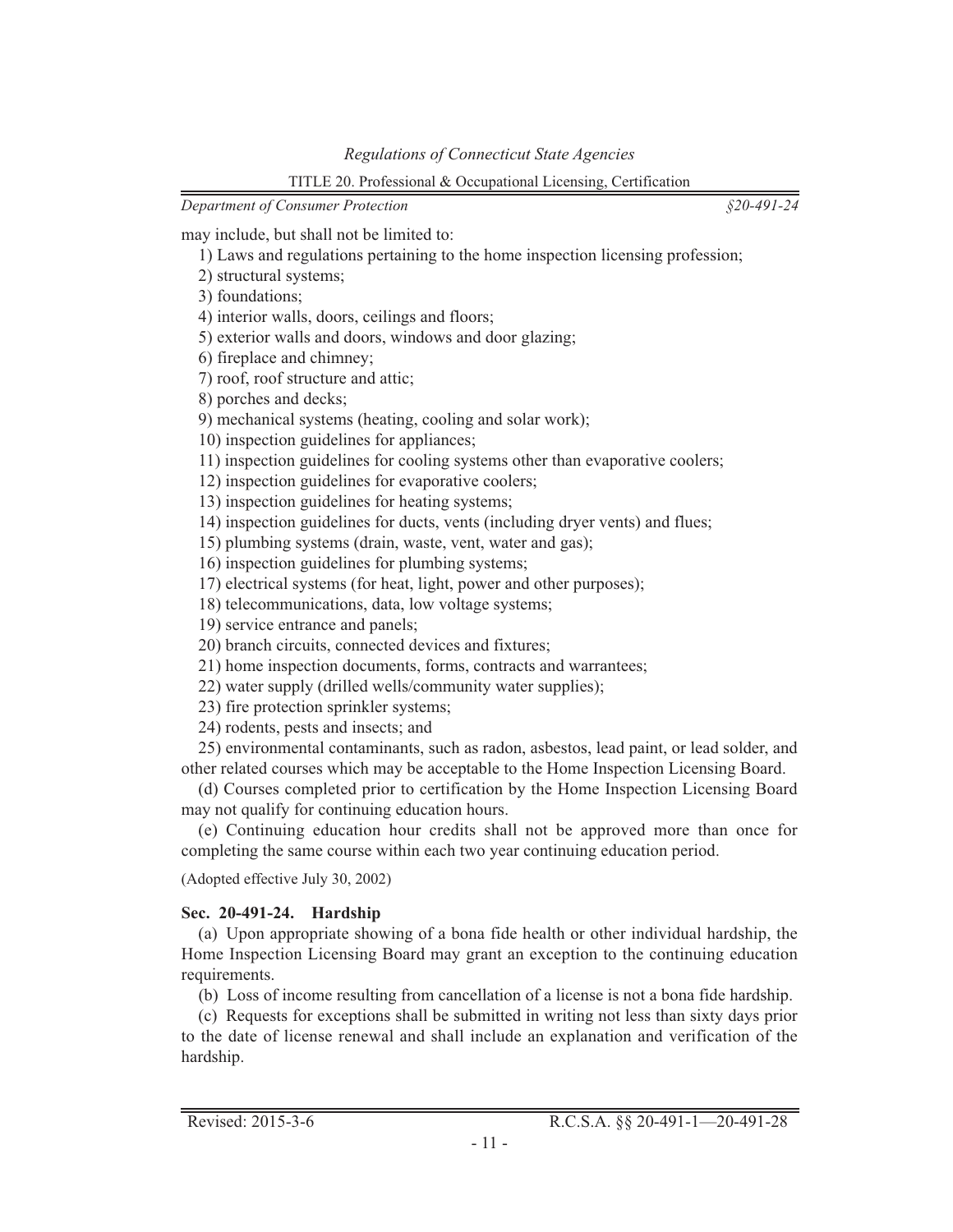<span id="page-13-0"></span>*§20-491-25*

*Department of Consumer Protection*

(d) Exceptions may include, but are not be limited to: (1) Individuals serving in military service; and (2) individuals who are physically handicapped, which handicap prohibits them from sitting for an exam or attending courses.

(Adopted effective July 30, 2002)

### **Sec. 20-491-25. Hearings on refusal of school or course approval**

(a) Upon the refusal of the Home Inspection Licensing Board to approve a school, institution or organization for the offering of continuing education courses or a particular course, or upon the decision of the Home Inspection Licensing Board to withdraw such approval, the Home Inspection Licensing Board shall notify the applicant of the refusal and of such applicant's right to request a hearing within thirty days from the date of receipt of the notice of refusal.

(b) In the event the applicant requests a hearing within such thirty days, the Home Inspection Licensing Board shall give notice of the grounds for its refusal and shall conduct a hearing concerning such refusal in accordance with the provisions of Chapter 54 of the Connecticut General Statutes concerning contested matters.

(Adopted effective July 30, 2002)

### **Sec. 20-491-26. Applications**

The applications for licensure, school approval and pre-licensing courses shall be made on forms prescribed and furnished by the Department of Consumer Protection.

(Adopted effective July 30, 2002)

## **Home Inspector Interns**

## **Sec. 20-491-27. Home inspector intern requirements**

(a) No more than two home inspector interns may be under the direct or indirect supervision of a licensed home inspector at any one site.

(b) All home inspector interns shall maintain a record in the form of a home inspection log prior to beginning and until completion of their service contract with each supervising home inspector.

(c) A copy of the home inspection log maintained by the intern shall also be kept by the supervising home inspector and shall, at a minimum, include the following information for each inspection: (1) Client name; (2) address of the property inspected; (3) description of the areas inspected; (4) indication of whether the supervision was either direct or indirect in nature; (5) date of the inspection; and (6) supervisor's initials and license number.

(Adopted effective February 1, 2006)

## **Sec. 20-491-28. Supervision of home inspector interns**

(a) While performing inspection work, all home inspector interns shall be subject to supervision by a home inspector licensed pursuant to section 20-492a of the Connecticut